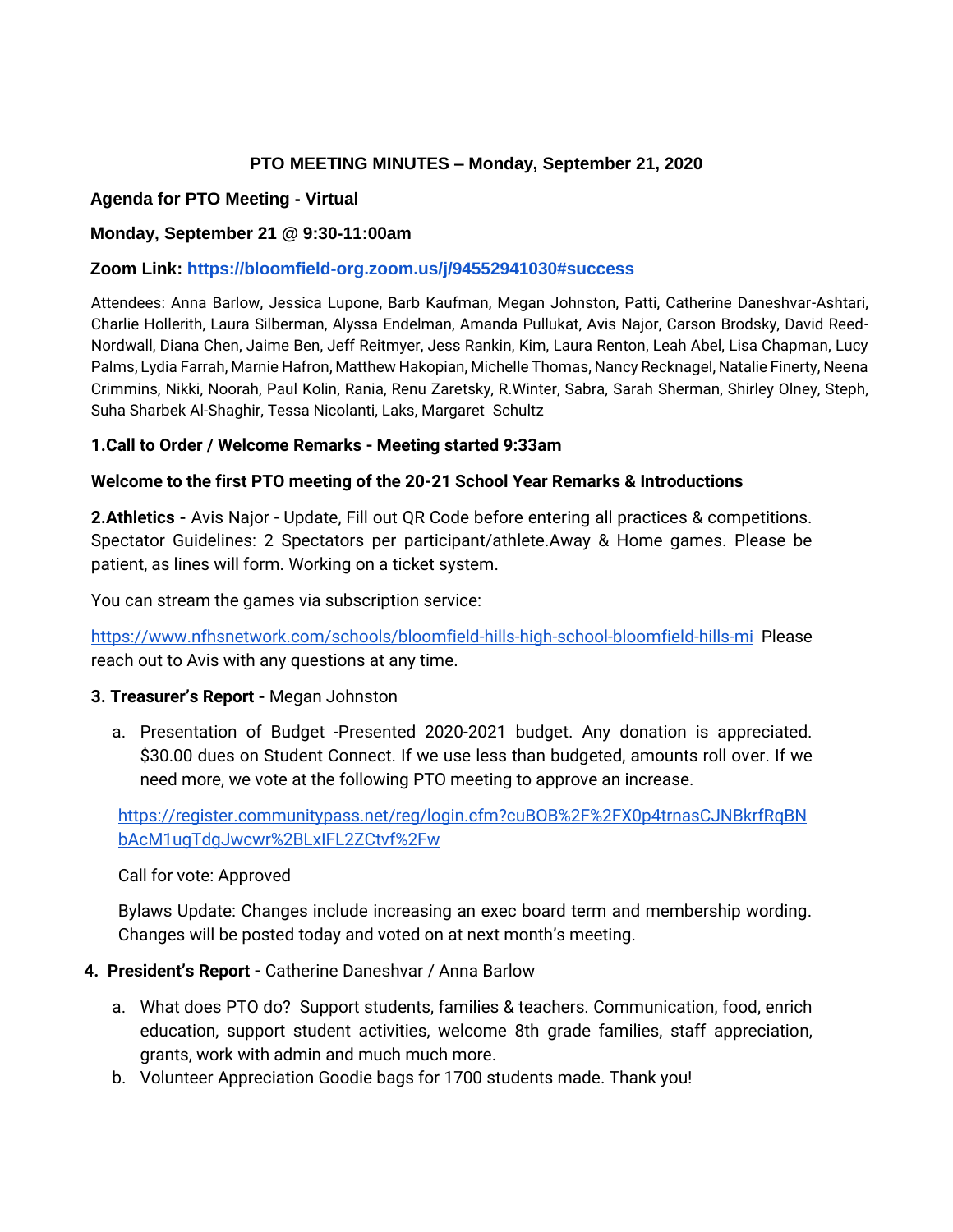c. On Your Radar: Canvas, please familiarize yourselves, use parent links, use P in front of parent number. Download Canvas Parent App.

Tonight is College 101 for Seniors and Curriculum Night for all students. Teacher presentations are live and will not be recorded.

Spirit wear available contact Kelly Gould.

Order yearbook by 9/30 - \$70.00 a \$10 discount.,

Pay to Participate: \$200 sports, \$70 Clubs.

AP exam registration must be paid by 11/1

Parking Passes distributed Wednesday 9/23. Hybrid will be distributed 9/29

SAT is Wednesday 9/23 for seniors 7:25am

PSAT is Wednesday 10/14 7:25am

d. Spotlights: College Fair 10/12, Check Due Dates for College Applications, All night party tickets, head shots & cap & gown orders.

Senior activities: Purchase tickets for all-night party & lawn signs early on Community Pass.

Every month on the 21st there will be a raffle for 21students.

- e. Community Happenings/Resources
	- Covid-19 Drive-Thru Testing
	- Free Flu Vaccination Clinic

# **5. Committee Reports / Guest Speakers**

- a. Make a Difference Day (MADD) Barb Kaufman, Laura Silberman \_Still planning a MADD virtually and in person experience.
- b. Bloomfield Youth Assistance (BYA) Natalie Finerty/Paul Kolin check the websites for all updates on BYA & BHHS websites, BYA Club available.
- c. Sports and Clubs Update Paul Kolin Co-Curriculum clubs and sports are moving forward. Local media are impressed with our safety measures.
- d. Social Media Natalie Finerty, Neena Crimmins Working hard on the FB page. BHHS PTO on FB for current parents & 8th grade parents only. Post Questions, check search first using the 'Topics' feature.
- e. Student Leadership Laura Silberman, Deb Guettler- Support Student Leadership activities. Activities will look different this year, more educational, fundraising for communities.
- f. Parent Advisory Committee (PAC) Special Education Jennifer Perone Update, please email all concerns toJennifer.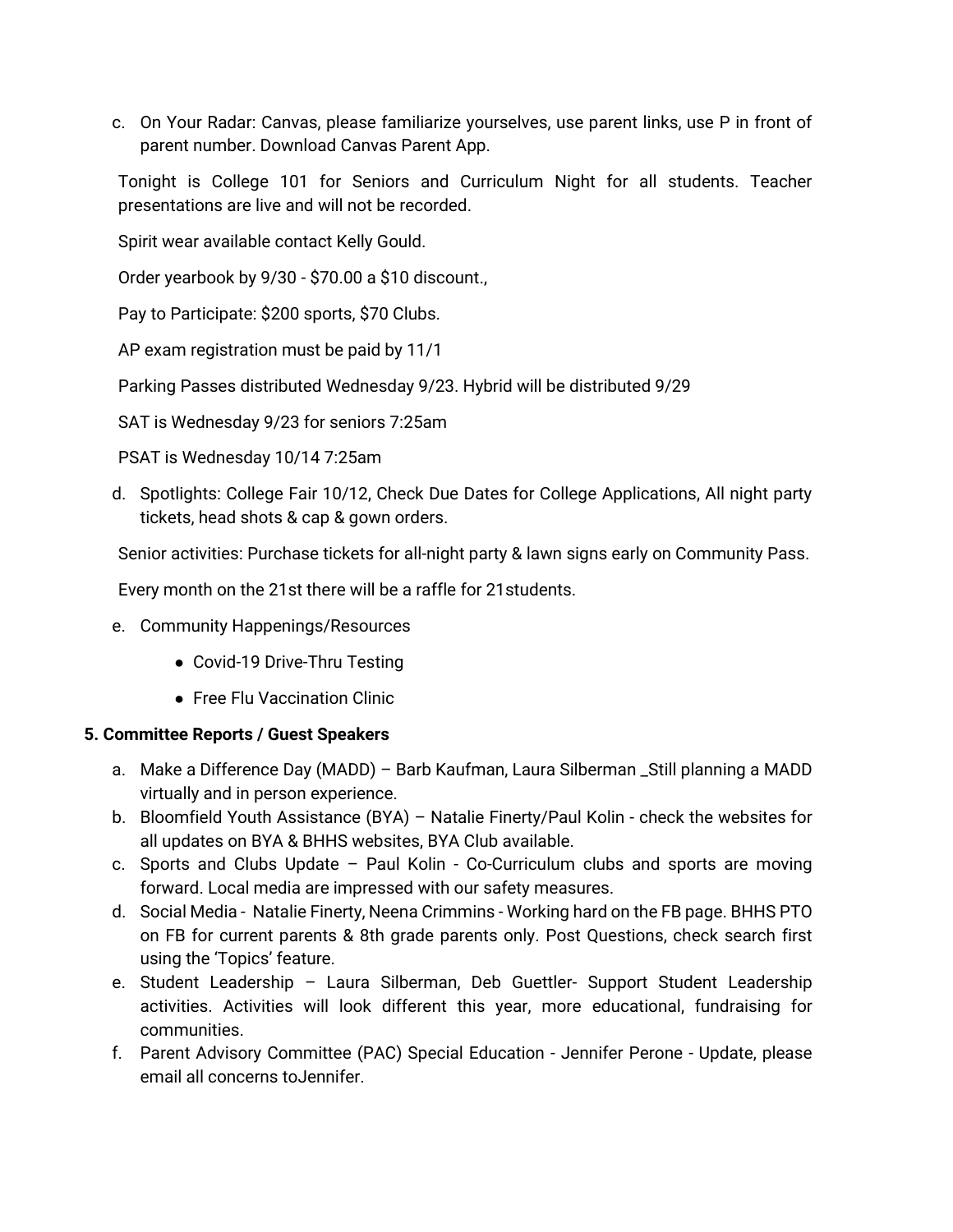- g. BHS Foundation Renu Zaretsky for Cathie Badalamenti -Awarded 235,000 within the last six years. \$74,232 in direct giving. Working on fundraising.
- h. Global Education Team (GET) Margaret Schultz Working on social & emotional equitable learning. Training will happen this year. Mental Health/Anxiety webinar 9/30 7pm. Parent GET training will happen. If you are interested in joining please contact Margaret.

# **6. PTO Contact / Membership / Meetings**

**7. Principal's Report -** Charlie Hollerith - Thank you to everyone who has helped this year especially social media for all updates. Please read all emails.

- a. Hybrid Plan: Preparing for In-Person Instruction Survey went out regarding numbers of students returning. Cohorts A & B have been announced. Admin is in the building 8am-3pm every day. They will meet you outside. Please call ahead.
- b. Health and Safety Protocols -Cohorts are done for safety. Reduce the number of students by half for hybrid learning. Largest classes are in largest rooms. Please understand alphabet cohorts.

Stickers on ID's for kids who cannot use masks.

Hall monitors will be at bathrooms, one in, one out during passing time. During class time, passes will be given out.

Two lane hallways.

Lot D Entrance for Bus students only

Front door for other students and Student Lot

Must do the online screening before entering.

c. Counseling Update -Jessica Lupone - Cohorts are done for safety & class offerings. 1700 students, 230 classes. Freshmen start with orientation on 10/1 - A cohort & 10/2 - B cohort. Everyone else 10/1 virtual.

Must wear masks all day, 6' distancing. Face shields okay with masks, no gaters, no vents on masks.

Serveries open at lunch only. Grab & go only.

No masks at lunch. 4 lunch periods.

Cohort A - Monday & Tuesday; Cohort B - Thursday & Friday. Log in to your class when not physically in class. Wednesdays - Virtual only. SEL programs. Students must check in for attendance.

7:25 Start time, virtual and in person. Arrive a little earlier to prevent bottleneck.

Determination of what happens when a student tests positive will be announced soon.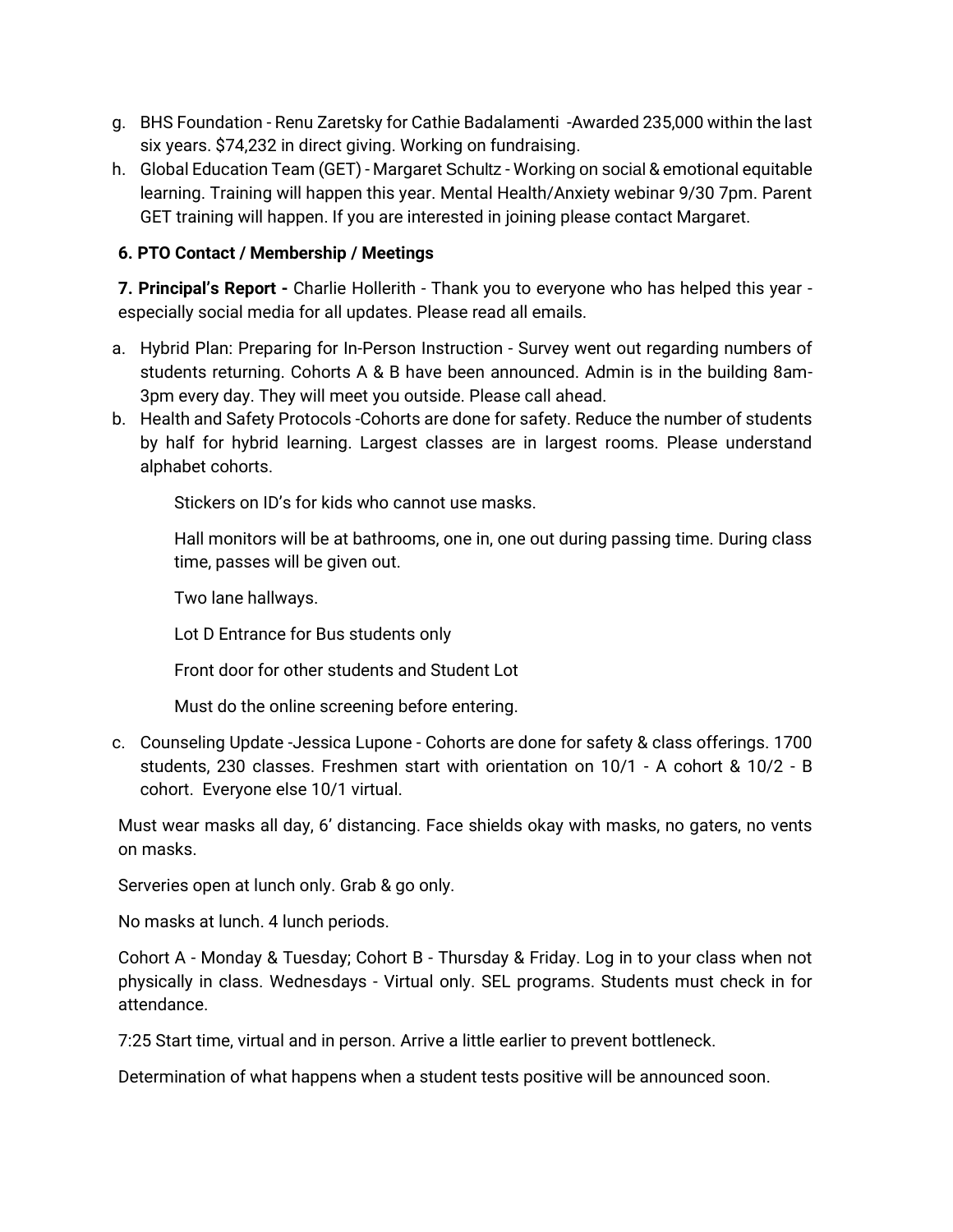SAT on 9/23: begins promptly at 7:25. Arrive by 7:10am-7:15

- Turn phones off completely or leave at home.
- Bring, ID, water, snack, calculator, pencils
- Ends around 12:30pm
- Email your counselor with any concerns and questions!

Check student emails for all Clubs information.

Practice mask wearing and social distancing. Please have patience with teachers.

# **8.Old Business**

## **9.New Business**